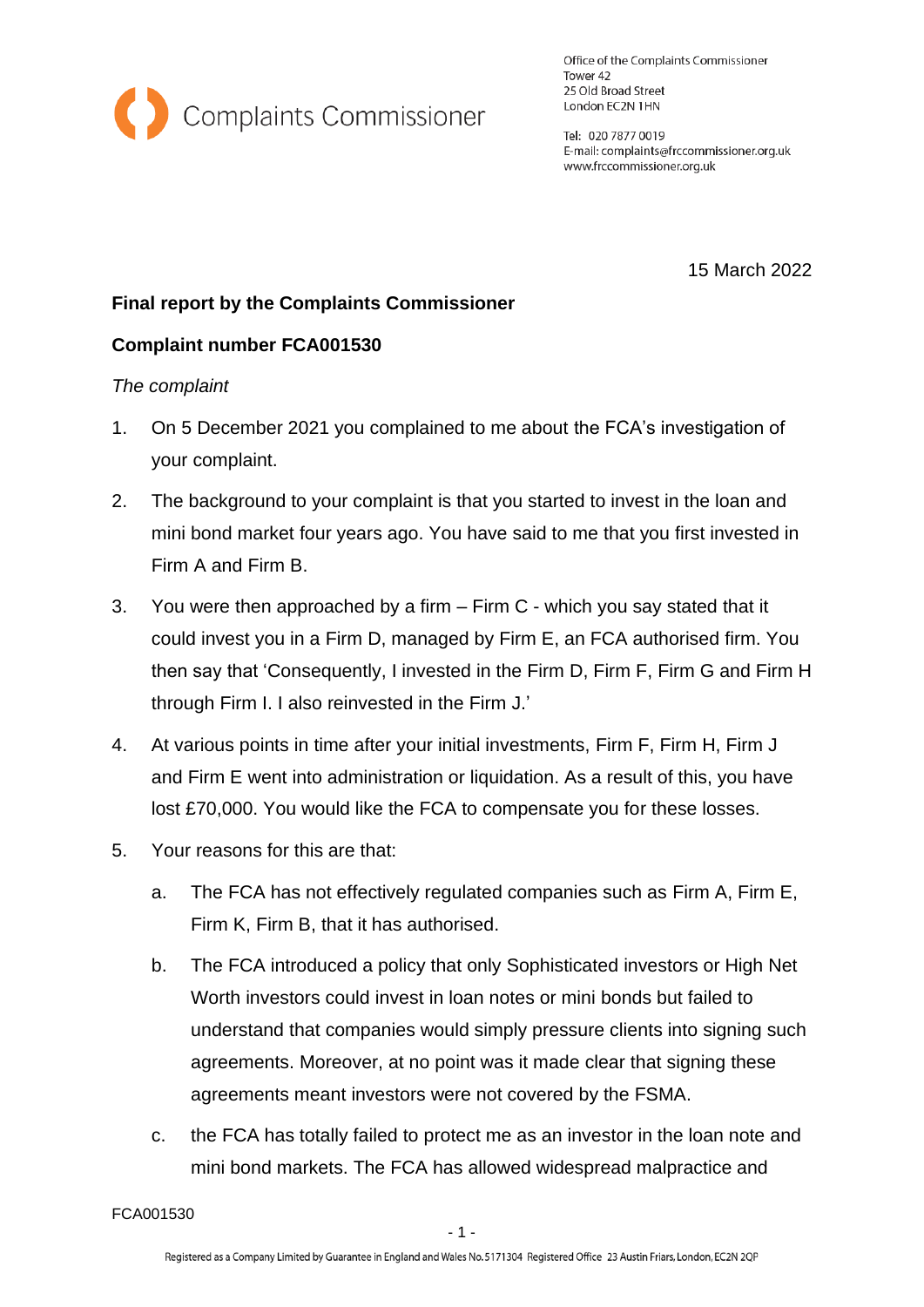corruption to become common place. Instead of intervening decisively by banning loan notes and mini bonds, like with PPI, and establishing a compensation scheme, again like PPI, the FCA has bumbled around enacting policies that made investors such as myself more vulnerable.

- d. The FCA should have actively intervened to stop the sale of loan notes and mini bonds because they are known to be little more than fraudulent Ponzi schemes. Instead, the FCA has been complicit by maintaining that these schemes are legitimate, but complex high risk investments that should only be sold to Sophisticated investors or High Net Worth investors who can understand their investments.
- e. It is as a result of the FCA to properly regulate the loan note and mini bond markets that I have lost £70,000. I was perfectly able to understand the type of investments I was investing in. My problem was that those investments were fraudulent. Companies were systematically lying to and misleading investors. The FCA rather than holding these companies to account and protecting me as an investor decided to do as little as possible and take as long as possible to do that.

## *Preliminary points*

6. Your allegations regarding the firms Firm A and Firm B are being dealt with as part of a different complaint you have submitted to the FCA and will not be dealt with here.

#### *My analysis*

7. In my view, there are two parts to your complaint. One is that the FCA failed to regulate specific firms in the mini bond and loan 'market' (Element One) and the other is that the FCA are not regulating the loan and minibond 'market' appropriately (Element Two). I will address these in turn.

#### Element One

8. As you are aware, Firm C is not a firm authorised by the FCA. You have said that the firm claimed it was an 'introducer' to skirt legal loopholes and gained your trust through a series of home visits and organised events which you attended. You allege that the FCA did not stop or take retrospective action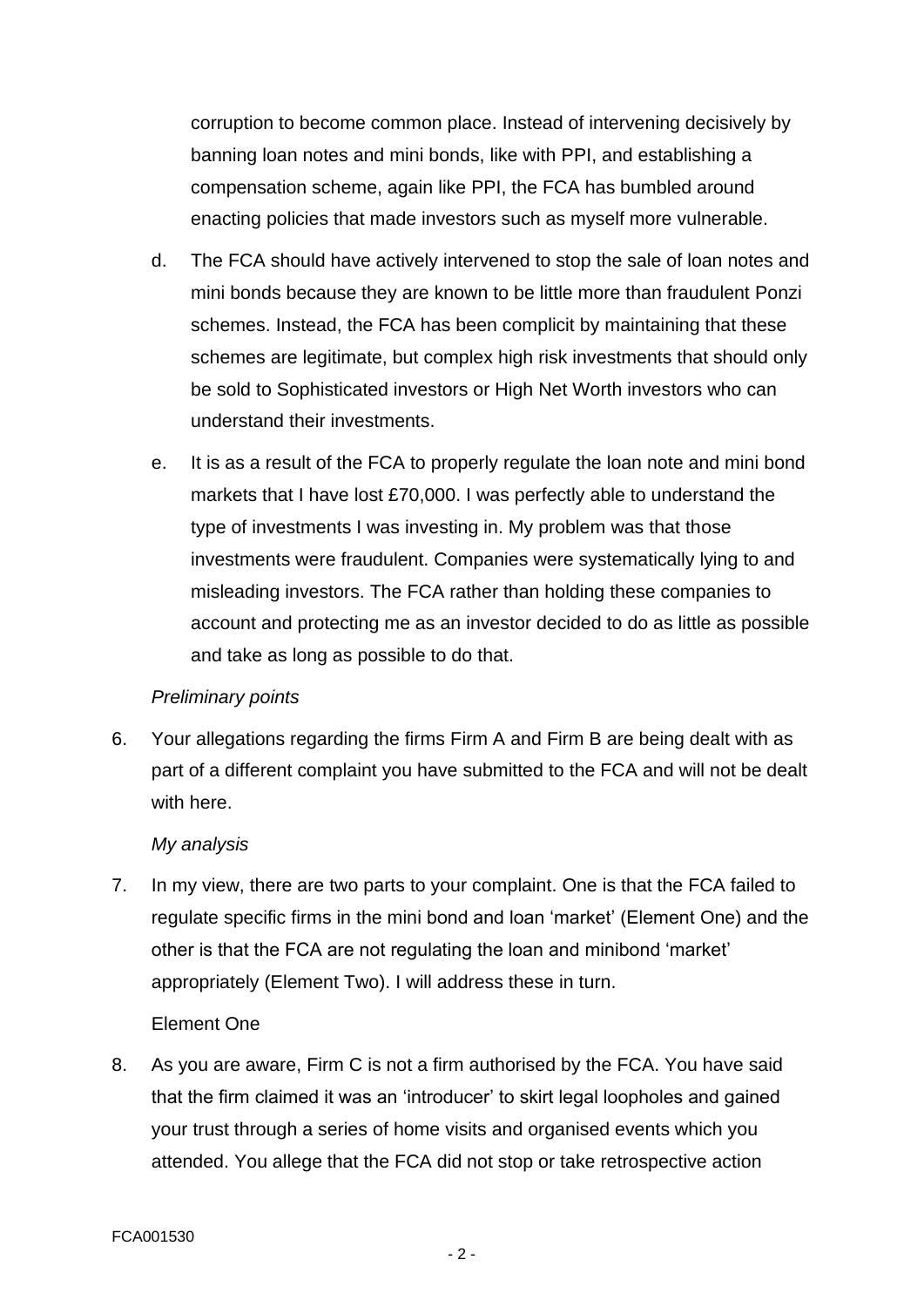about Firm C marketing material and sales methods. You consider that the FCA needs to be more proactive and stop treating companies who market these kind of investments as simple transactions.

- 9. As a result of your interaction with Firm C, you invested in Firm F, Firm G, Firm H and Firm J which are/were all unregulated companies offering unregulated products to consumers (although you say in the case of Firm H, an FCA authorised Firm K, signed off on the promotional material).
- 10. The FCA has deferred your complaint about Firm C as it has said there is some form of regulatory action taking place with respect to this firm. I agree with this deferral. Once this complaint has been reviewed by the FCA, you may refer it to me if you are not satisfied with the outcome.
- 11. The FCA is currently investigating a complaint from you in connection to its oversight of Firm K, a firm it authorises. Once this complaint has been reviewed by the FCA, you may refer it to me if you are not satisfied with the outcome.
- 12. The FCA will not be reviewing your complaint about the other firms listed in paragraph 9 on the basis that these are/were unregulated firms selling unregulated products (mini bonds).
- 13. Through your connection with Firm C, you invested in a Firm D ISA managed by Firm E. The FCA has deferred your complaint about Firm E as it has said there is some form of regulatory action taking place with respect to this firm. I agree with this deferral. Once this complaint has been reviewed by the FCA, you may refer it to me if you are not satisfied with the outcome.

#### Element Two

- 14. You do not think the FCA is regulating the mini bond industry appropriately for the reasons in in paragraph 5.
- 15. The FCA's response to this part of your complaint was that 'paragraph 3.5 of the Scheme provides that we will not investigate complaints which amount to no more than dissatisfaction with the FCA's general policies or with the exercise of, or failure to exercise, discretion where no unreasonable, unprofessional or other misconduct is alleged. Your complaint relates to the FCA's approach to the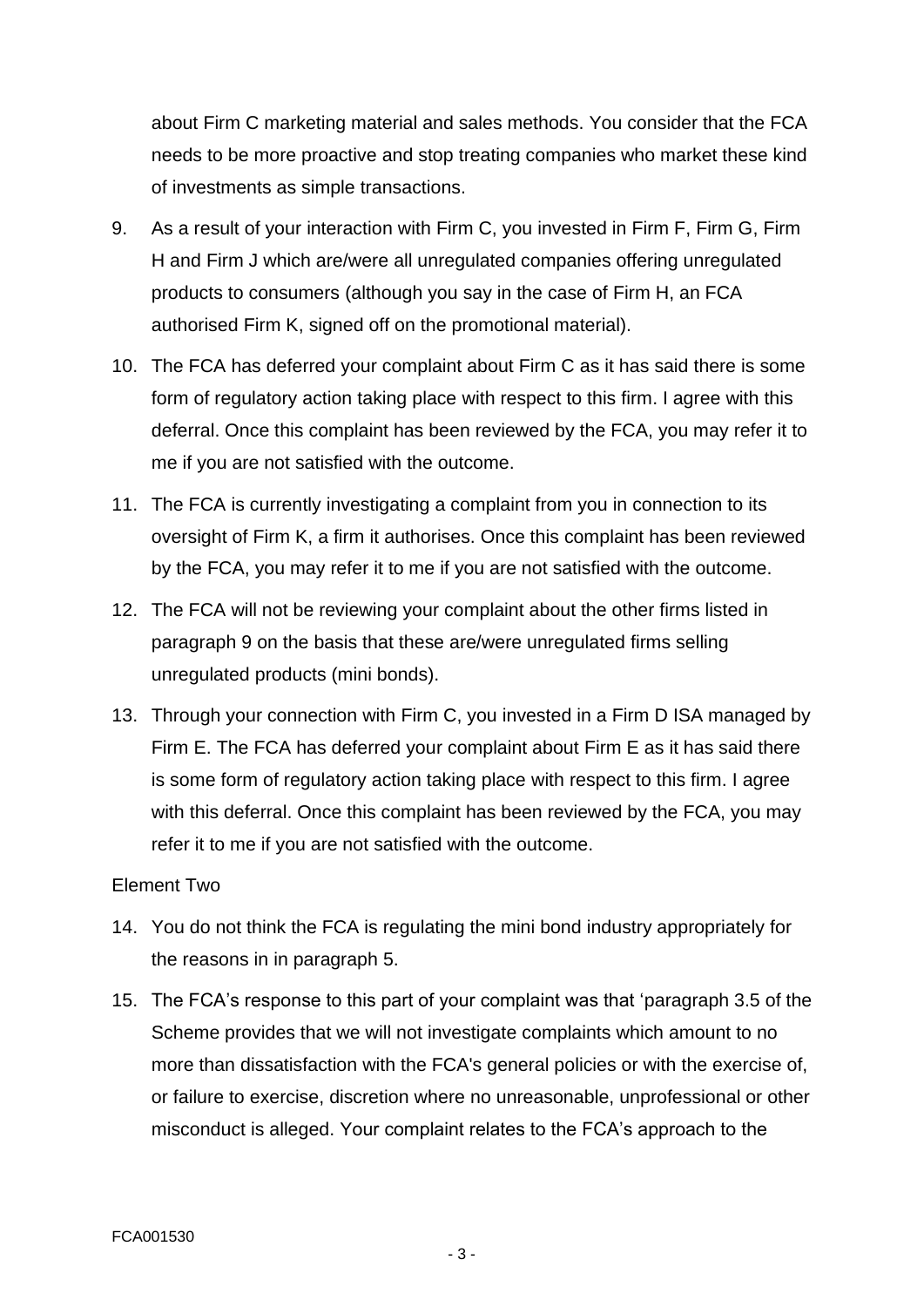regulation of a particular industry and is, therefore, something that we cannot investigate under paragraph 3.5 of the Scheme'.

- 16. I did not think you had expressed general dissatisfaction about the FCA's regulation of the mini bond industry in my preliminary report. You had given specific examples where you do not think the FCA is regulating properly: for example, you think the FCA should have acted sooner to ban promotions of speculative mini bonds; intervene and stop the sale of all mini bonds now, as you feel they are Ponzi schemes; and establish a compensation scheme like PPI, amongst others. After I issued my preliminary report you have emailed me on numerous occasions, claiming that indeed you feel the entire mini bond market was improperly regulated. I have read, and carefully considered your comments.
- 17. Nevertheless, a complaint about the way an entire area of business is regulated may not be the type of thing that the Scheme envisages.
- 18. This is not to say that there may be no problems with the regulation of the mini bond and loans industry, but in my view the way in which the FCA regulates a whole area of industry seems more appropriate to be dealt with by way of widerscale inquiry than a complaint in an individual case unless there are exceptional circumstances. So, for different reasons, I agree with the FCA that Element Two of your complaint is not best suited to be reviewed under the Scheme.
- 19. Nevertheless, you have raised the question of whether there is perhaps a need for further or different regulation in the mini bond industry. (Bearing in mind some of the suggestions you propose in 16 above are a matter for government intervention and outside the scope of FCA's remit).
- 20. Whilst this does not fall under the Scheme, I invite the FCA to update you as a courtesy on any recent developments in this area with respect to regulation.
- 21. Since I issued my preliminary report, the Financial Times (FT) has reported that

'The UK Treasury proposed that issuers of minibonds — or bonds that cannot be traded to the public — had to trade on a regulated market. This "new, bespoke" regime would replace the current system in which minibond issuers were not required to offer investors any protection'.